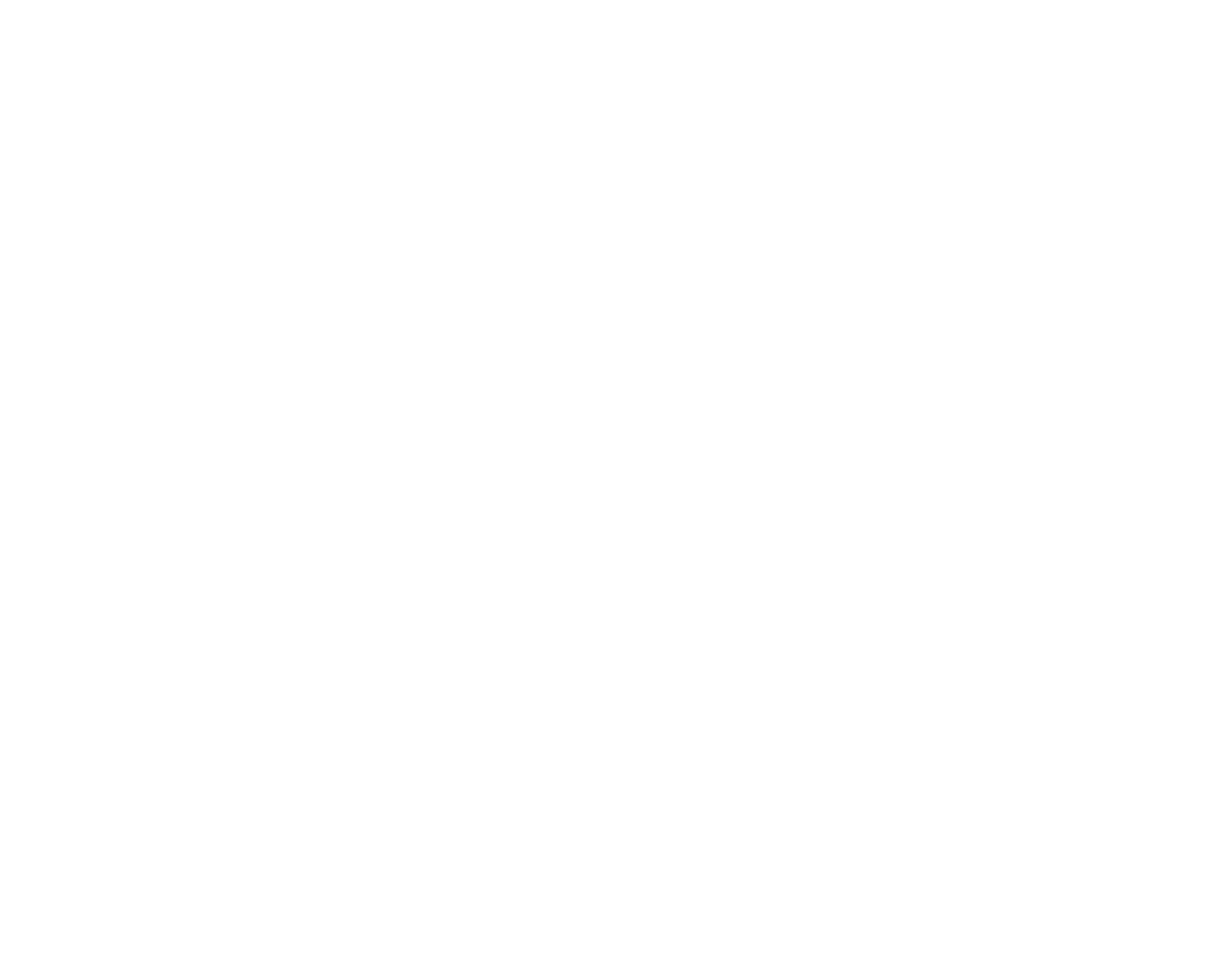| <b>COUNTY</b> | <b>WATERBODY NAME</b>                            | <b>TOWNSHIP</b>     | <b>TOWN</b> | <b>RANGE</b> | SEC <sub>1</sub> | SEC <sub>2</sub> | #<br><b>ELIGIBLE</b> |
|---------------|--------------------------------------------------|---------------------|-------------|--------------|------------------|------------------|----------------------|
|               |                                                  |                     |             |              |                  |                  | <b>PONDS</b>         |
| <b>MACOMB</b> | KINGSWOOD ESTATES POND SHELBY                    |                     | 03N         | 12E          | 26               |                  | $\mathbf{1}$         |
| <b>MACOMB</b> | <b>KNOLLWOOD POINTE POND</b>                     | <b>HARRISON</b>     | 02N         | 13E          | 5                |                  | $\mathbf{1}$         |
| <b>MACOMB</b> | <b>KNOLLWOOD VILLAGE</b><br><b>PONDS</b>         | <b>CLINTON</b>      | 02N         | 13E          | 5                |                  | 2                    |
| <b>MACOMB</b> | LAKE IN THE WOODS PONDS SHELBY                   |                     | 03N         | 12E          | 10 <sup>1</sup>  |                  | $\overline{2}$       |
| <b>MACOMB</b> | <b>LAKE POINTE WOODS POND</b>                    | <b>SHELBY</b>       | 03N         | 12E          | 11               |                  | $\mathbf{1}$         |
| <b>MACOMB</b> | <b>LAKE VALLEY POND</b>                          | <b>SHELBY</b>       | 03N         | 12E          | 28               |                  | $\mathbf{1}$         |
| <b>MACOMB</b> | <b>LENTINE POND</b>                              | <b>WASHINGTON</b>   | 04N         | 12E          | 32               |                  | $\mathbf 1$          |
| <b>MACOMB</b> | <b>LIGHTHOUSE COVE POND</b>                      | <b>CHESTERFIELD</b> | 03N         | <b>14E</b>   | 23               |                  | $\mathbf{1}$         |
| <b>MACOMB</b> | <b>MACKLEY POND</b>                              | <b>LENOX</b>        | 04N         | 14E          | 12               |                  | $\mathbf{1}$         |
| <b>MACOMB</b> | <b>MACOMB TOWNSHIP POND</b>                      | <b>MACOMB</b>       | 03N         | 13E          | 14               |                  | $\mathbf 1$          |
| <b>MACOMB</b> | <b>MANORS AT KNOLLWOOD</b><br><b>POND</b>        | <b>HARRISON</b>     | 02N         | 13E          | 5                |                  | $\mathbf{1}$         |
| <b>MACOMB</b> | <b>MARASCO POND</b>                              | <b>RAY</b>          | 04N         | 13E          | 13               |                  | $\mathbf{1}$         |
| <b>MACOMB</b> | <b>MARK LAKE</b>                                 | <b>SHELBY</b>       | 03N         | 12E          | 8                |                  | $\mathbf{1}$         |
| <b>MACOMB</b> | <b>MCVICAR MEADOWS POND</b>                      | <b>BRUCE</b>        | 05N         | 12E          | 35               |                  | $\mathbf{1}$         |
| <b>MACOMB</b> | <b>MEADOWS OF BRUCE</b><br><b>TOWNSHIP PONDS</b> | <b>BRUCE</b>        | 05N         | 12E          | 32               |                  | $\overline{2}$       |
| <b>MACOMB</b> | <b>MICHIGAN CAT POND</b>                         | <b>SHELBY</b>       | 03N         | 12E          | 23               |                  | $\mathbf{1}$         |
| <b>MACOMB</b> | MIDDLEBURY CT POND                               | <b>SHELBY</b>       | 03N         | 12E          | 13               |                  | $\mathbf{1}$         |
| <b>MACOMB</b> | MILLERS CROSSING PONDS                           | <b>WASHINGTON</b>   | 04N         | 12E          | 30               |                  | $\overline{2}$       |
| <b>MACOMB</b> | <b>MILLSTONE POND</b>                            | <b>LENOX</b>        | 04N         | <b>14E</b>   | 36               |                  | $\overline{1}$       |
| <b>MACOMB</b> | <b>MIODOWSKI POND</b>                            | <b>BRUCE</b>        | 05N         | 12E          | $\overline{4}$   |                  | $\mathbf{1}$         |
| <b>MACOMB</b> | <b>MONARCH ESTATES POND</b>                      | <b>MACOMB</b>       | 03N         | 13E          | 20               |                  | $\mathbf{1}$         |
| <b>MACOMB</b> | <b>NOCTURNE LAKE</b>                             | <b>SHELBY</b>       | 03N         | 12E          | 18               |                  | $\mathbf{1}$         |
| <b>MACOMB</b> | NORTH POINTE COMMUNITY<br><b>PONDS</b>           | <b>CLINTON</b>      | 03N         | 14E          | 16               |                  | $\overline{2}$       |
| <b>MACOMB</b> | NORTHPORT APARTMENTS<br><b>PONDS</b>             | <b>MACOMB</b>       | 03N         | 13E          | 32               |                  | $\overline{2}$       |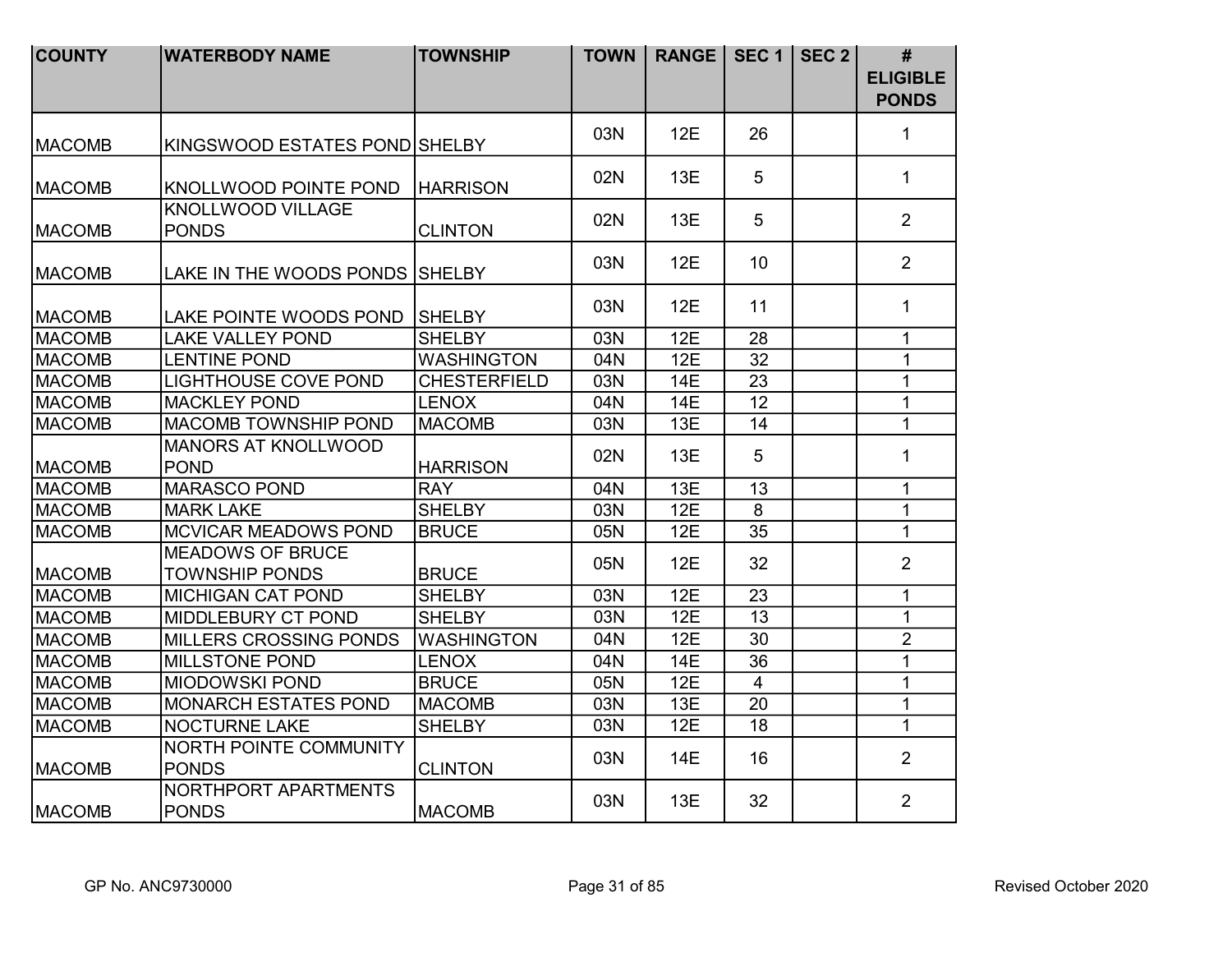| <b>COUNTY</b>                  | <b>WATERBODY NAME</b>                 | <b>TOWNSHIP</b>                      | <b>TOWN</b> | RANGE   SEC 1   SEC 2 |                | #                               |
|--------------------------------|---------------------------------------|--------------------------------------|-------------|-----------------------|----------------|---------------------------------|
|                                |                                       |                                      |             |                       |                | <b>ELIGIBLE</b><br><b>PONDS</b> |
|                                |                                       | <b>STERLING</b>                      |             |                       |                |                                 |
|                                |                                       | HEIGHTS, CITY                        | 02N         | 12E                   | 2              | $\mathbf{1}$                    |
| <b>MACOMB</b>                  | NOTTINGHAM COVE POND                  | OF                                   |             |                       |                |                                 |
| <b>MACOMB</b>                  | NOTTINGHILL VILLAGE POND SHELBY       |                                      | 03N         | 12E                   | 12             | $\mathbf{1}$                    |
|                                | <b>OAKHILL APARTMENTS</b>             |                                      | 03N         | 12E                   | 32             | $\overline{2}$                  |
| <b>MACOMB</b>                  | <b>PONDS</b>                          | <b>SHELBY</b>                        |             |                       |                |                                 |
|                                |                                       |                                      |             |                       | 12             | $\mathbf{1}$                    |
| <b>MACOMB</b>                  | <b>ORCHARD LAKE</b>                   | NEW BALTIMORE,<br><b>CITY OF</b>     | 03N         | 14E                   |                |                                 |
|                                | ORCHARDS TOURNAMENT                   |                                      |             |                       |                |                                 |
| <b>MACOMB</b>                  | <b>POND</b>                           | <b>WASHINGTON</b>                    | 04N         | 12E                   | 22             | $\mathbf{1}$                    |
| <b>MACOMB</b>                  | PARK VIEW ESTATES POND                | <b>SHELBY</b>                        | 03N         | 12E                   | $6\phantom{1}$ | $\mathbf{1}$                    |
|                                |                                       | <b>STERLING</b>                      |             |                       |                |                                 |
|                                | PARKSIDE POINTE CONDO                 | <b>HEIGHTS, CITY</b>                 | 02N         | 12E                   | $\overline{7}$ | $\mathbf{1}$                    |
| <b>MACOMB</b>                  | <b>POND</b>                           | <b>OF</b>                            |             |                       |                |                                 |
|                                | PEBBLE CREEK APARTMENT                |                                      |             |                       |                |                                 |
| <b>MACOMB</b>                  | <b>POND</b>                           | <b>SHELBY</b>                        | 03N         | 12E                   | 32             | $\mathbf{1}$                    |
| <b>MACOMB</b>                  | PEBBLE POINTE POND                    | <b>CLINTON</b>                       | 02N         | 13E                   | 19             | $\mathbf{1}$                    |
|                                |                                       | <b>STERLING</b>                      |             |                       |                |                                 |
|                                |                                       | HEIGHTS, CITY                        | 02N         | 12E                   | $\mathbf{1}$   | $\mathbf{1}$                    |
| <b>MACOMB</b>                  | PENDELTON VILLAGE POND                | <b>OF</b>                            |             |                       |                |                                 |
| <b>MACOMB</b>                  | PENZIEN FARMS PONDS                   | <b>MACOMB</b>                        | 03N         | 13E                   | 8              | $\overline{2}$                  |
| <b>MACOMB</b>                  | PHILLIPS POND                         | <b>WASHINGTON</b>                    | 04N         | 12E                   | 31             | $\mathbf{1}$                    |
| <b>MACOMB</b>                  | <b>PINE LAKE</b>                      | <b>SHELBY</b>                        | 03N         | 12E                   | 35             | $\mathbf{1}$                    |
|                                | PINEHURST DRAINAGE                    | RICHMOND, CITY                       | 04N         | 14E                   | $\mathbf{1}$   | $\mathbf{1}$                    |
| <b>MACOMB</b>                  | <b>DITCH</b>                          | <b>OF</b>                            |             |                       |                |                                 |
| <b>MACOMB</b>                  | <b>PITTERS POND</b>                   | <b>CHESTERFIELD</b>                  | 03N         | <b>14E</b>            | $\overline{6}$ | $\mathbf{1}$                    |
|                                |                                       | <b>STERLING</b>                      |             |                       |                |                                 |
|                                | PLUMBROOK GOLF COURSE                 | <b>HEIGHTS, CITY</b>                 | 02N         | 12E                   | 23             | $\overline{2}$                  |
| <b>MACOMB</b>                  | PONDS                                 | <b>OF</b>                            |             |                       |                |                                 |
|                                | PLYMOUTH VILLAGE NORTH<br><b>POND</b> |                                      | 03N         | 14E                   | 9              | 9                               |
| <b>MACOMB</b><br><b>MACOMB</b> | POHUTSKY POND                         | <b>CHESTERFIELD</b><br><b>SHELBY</b> | 03N         | 12E                   | 17             | $\mathbf{1}$                    |
| <b>MACOMB</b>                  | PONDVIEW POND                         | <b>SHELBY</b>                        | 03N         | 12E                   | 11             | $\mathbf{1}$                    |
|                                |                                       |                                      |             |                       |                |                                 |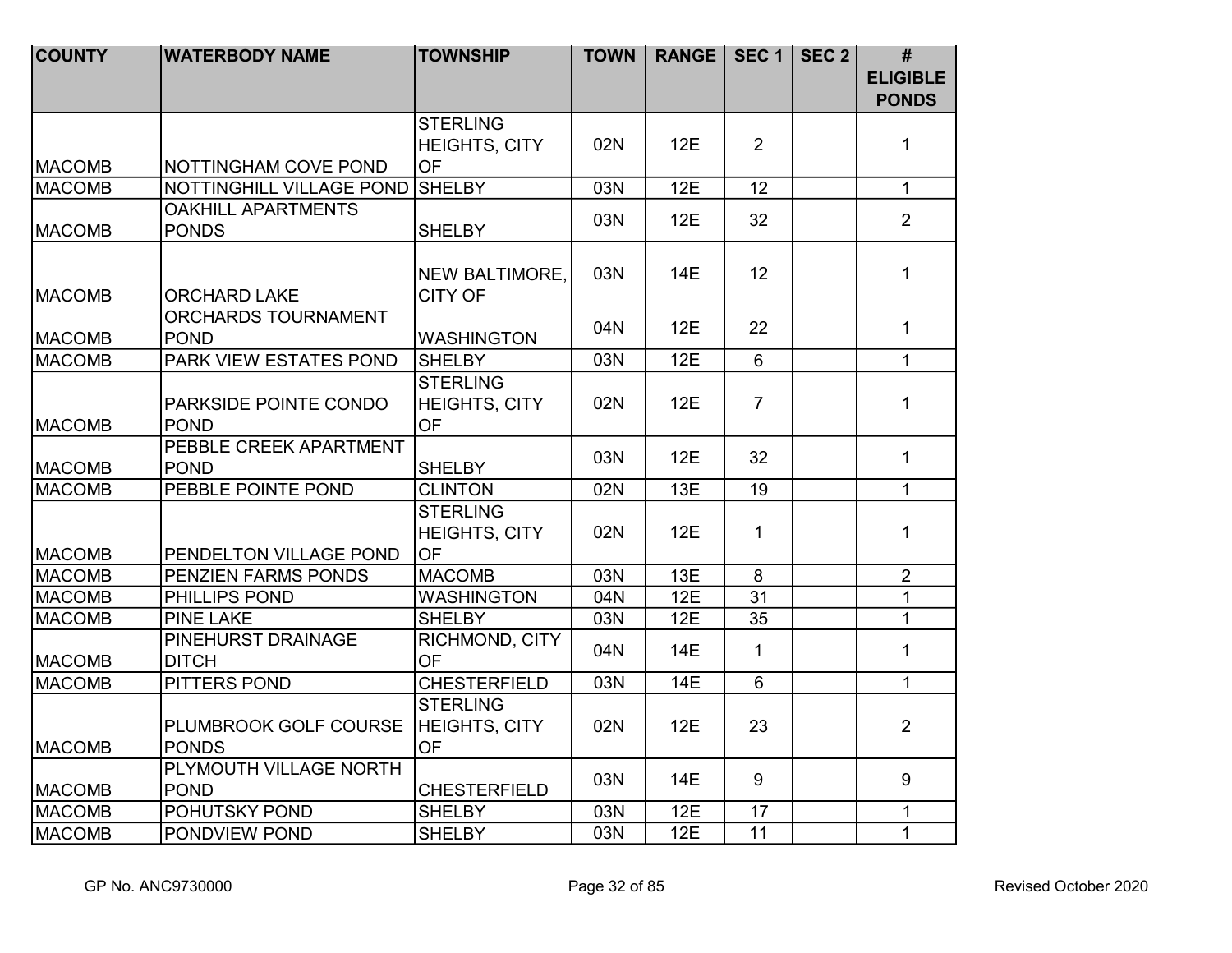| <b>COUNTY</b> | <b>WATERBODY NAME</b>                             | <b>TOWNSHIP</b>     | <b>TOWN</b> | RANGE   SEC 1   SEC 2 |                 |    | #                               |
|---------------|---------------------------------------------------|---------------------|-------------|-----------------------|-----------------|----|---------------------------------|
|               |                                                   |                     |             |                       |                 |    | <b>ELIGIBLE</b><br><b>PONDS</b> |
|               | PRESERVES AT LEGACY                               |                     | 03N         | 13E                   | 25              |    | 1                               |
| <b>MACOMB</b> | <b>ESTATES POND</b>                               | <b>MACOMB</b>       |             |                       |                 |    |                                 |
| <b>MACOMB</b> | PROVIDENCE PARK POND                              | <b>SHELBY</b>       | 03N         | 12E                   | 10              |    | $\mathbf{1}$                    |
| <b>MACOMB</b> | <b>RAIN TREE POND</b>                             | <b>CHESTERFIELD</b> | 03N         | <b>14E</b>            | 21              |    | $\mathbf{1}$                    |
|               | RAVINES AT THE ORCHARDS                           |                     | 04N         | 12E                   | 15              |    | $\overline{4}$                  |
| <b>MACOMB</b> | <b>PONDS</b>                                      | <b>WASHINGTON</b>   |             |                       |                 |    |                                 |
| <b>MACOMB</b> | <b>RAVINES POND</b>                               | UTICA, CITY OF      | 02N         | 12E                   | 8               |    | $\mathbf{1}$                    |
| <b>MACOMB</b> | <b>RETREAT MASTER PONDS</b>                       | <b>MACOMB</b>       | 03N         | 13E                   | 24              |    | $\overline{4}$                  |
| <b>MACOMB</b> | <b>RICHARDS POND</b>                              | <b>WASHINGTON</b>   | 04N         | 12E                   | 9               |    | $\mathbf 1$                     |
| <b>MACOMB</b> | <b>RIVERBEND PARK</b><br><b>ASSOCIATION PONDS</b> | <b>HARRISON</b>     | 02N         | <b>14E</b>            | 17              |    | $\overline{2}$                  |
| <b>MACOMB</b> | <b>RIVERBEND POND</b>                             | <b>CLINTON</b>      | 02N         | 13E                   | 10              |    | $\mathbf{1}$                    |
| <b>MACOMB</b> | <b>RIVERS POND</b>                                | <b>MACOMB</b>       | 03N         | 13E                   | 6               |    | $\mathbf{1}$                    |
| <b>MACOMB</b> | ROMA APARTMENTS POND                              | <b>SHELBY</b>       | 03N         | 12E                   | 28              |    | $\mathbf{1}$                    |
| <b>MACOMB</b> | <b>ROSE SENIOR LIVING</b><br><b>CENTER POND</b>   | <b>CLINTON</b>      | 02N         | 13E                   | 5               |    | 1                               |
| <b>MACOMB</b> | ROSEWOOD TERRACE POND OF                          | RICHMOND, CITY      | 04N         | 14E                   | $\mathbf{1}$    |    | $\mathbf{1}$                    |
| <b>MACOMB</b> | ROYAL COVE POND                                   | <b>SHELBY</b>       | 03N         | 12E                   | 8               |    | $\mathbf{1}$                    |
| <b>MACOMB</b> | ROYALE, LAKE                                      | <b>SHELBY</b>       | 03N         | 12E                   | $\overline{8}$  |    | $\mathbf{1}$                    |
| <b>MACOMB</b> | <b>RUSSELL POND</b>                               | <b>RAY</b>          | 4N          | 13E                   | $\overline{22}$ |    | $\overline{2}$                  |
| <b>MACOMB</b> | <b>SAN MARINO POND</b>                            | <b>BRUCE</b>        | 05N         | 12E                   | 15              |    | $\mathbf{1}$                    |
| <b>MACOMB</b> | <b>SCHAEFF POND</b>                               | <b>SHELBY</b>       | 03N         | 12E                   | 9               |    | $\mathbf{1}$                    |
| <b>MACOMB</b> | SELFRIDGE GOLF COURSE<br><b>PONDS</b>             | <b>HARRISON</b>     | 02N         | 14E                   | 9               |    | 5                               |
| <b>MACOMB</b> | <b>SHADOW LAKE</b>                                | <b>SHELBY</b>       | 03N         | 12E                   | 35              |    | $\mathbf{1}$                    |
|               | <b>SHELBY PARK MANOR</b>                          |                     |             |                       |                 |    |                                 |
| <b>MACOMB</b> | <b>PONDS</b>                                      | <b>SHELBY</b>       | 03N         | 12E                   | 5               |    | $\overline{2}$                  |
| <b>MACOMB</b> | <b>SHELBY TOWNSHIP</b><br><b>MUNICIPAL LAKE</b>   | <b>SHELBY</b>       | 03N         | 12E                   | 15              | 21 | 1                               |
|               | <b>SHERMAN &amp; ASSOCICATES</b>                  |                     | 04N         | 12E                   | 22              |    | $\mathbf{1}$                    |
| <b>MACOMB</b> | <b>POND</b>                                       | <b>WASHINGTON</b>   |             |                       |                 |    |                                 |
| <b>MACOMB</b> | SHERMAN ASSOC.                                    | <b>WASHINGTON</b>   | 04N         | 12E                   | 22              |    | $\mathbf{1}$                    |
| <b>MACOMB</b> | SHERWOOD, LAKE                                    | <b>SHELBY</b>       | 03N         | 12E                   | 12              |    | $\mathbf{1}$                    |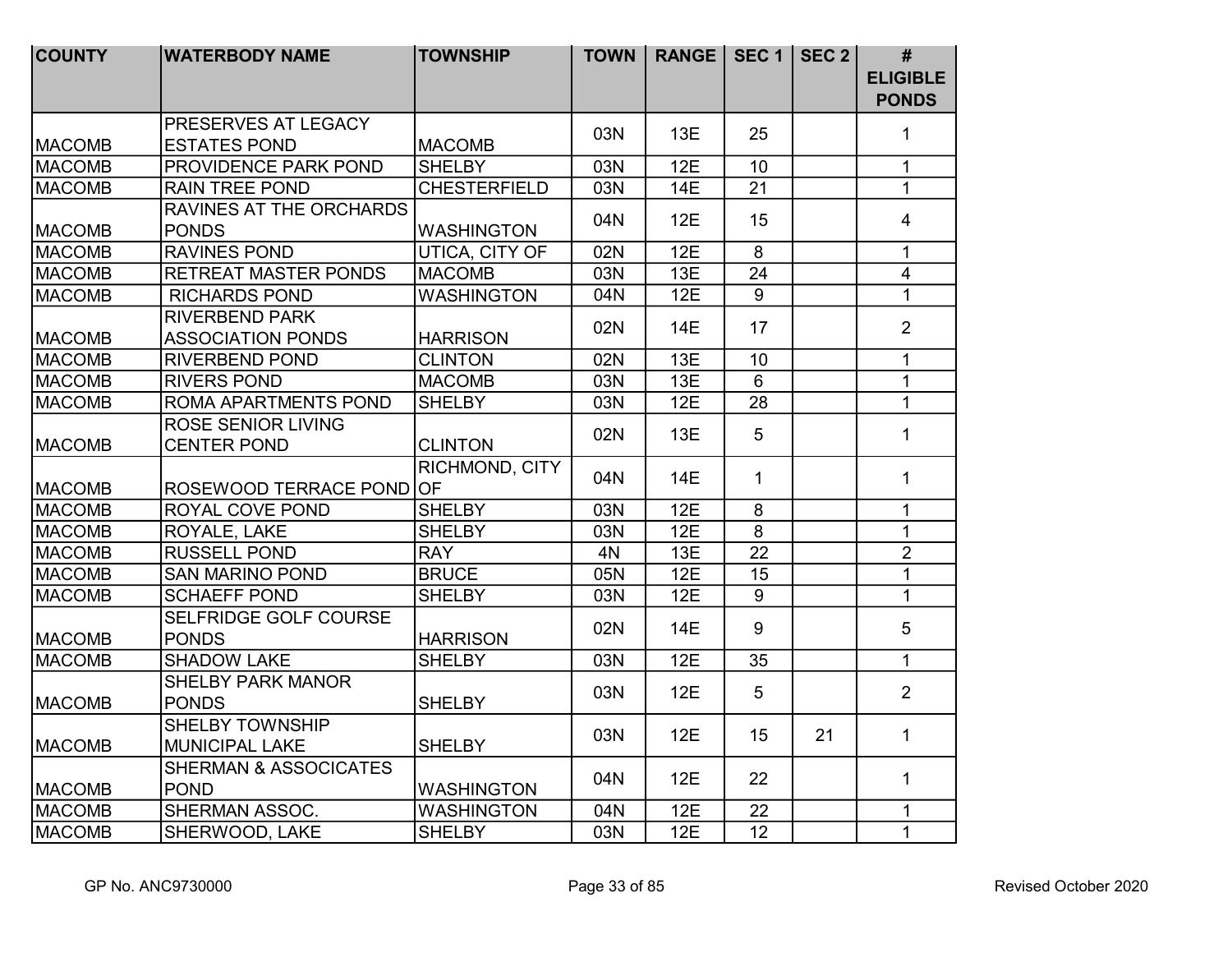| <b>COUNTY</b> | <b>WATERBODY NAME</b>                                      | <b>TOWNSHIP</b>                                      | <b>TOWN</b> | <b>RANGE</b> |                 | <b>SEC 1   SEC 2  </b> | #                               |
|---------------|------------------------------------------------------------|------------------------------------------------------|-------------|--------------|-----------------|------------------------|---------------------------------|
|               |                                                            |                                                      |             |              |                 |                        | <b>ELIGIBLE</b><br><b>PONDS</b> |
| <b>MACOMB</b> | <b>SIENNA GARDENS POND</b>                                 | <b>SHELBY</b>                                        | 03N         | 12E          | 11              |                        | 1                               |
| <b>MACOMB</b> | <b>SILVER DOLLAR LAKE</b>                                  | <b>WASHINGTON</b>                                    | 04N         | 12E          | 33              |                        | $\mathbf{1}$                    |
| <b>MACOMB</b> | SILVER PINES VILLAGE POND MACOMB                           |                                                      | 03N         | 13E          | 17              |                        | $\mathbf{1}$                    |
| <b>MACOMB</b> | <b>SKF-TCM POND</b>                                        | <b>ARMADA</b>                                        | 05N         | 13E          | $\overline{31}$ |                        | $\mathbf{1}$                    |
| <b>MACOMB</b> | <b>SKYLITE LAKE</b>                                        | <b>SHELBY</b>                                        | 03N         | 12E          | $\overline{8}$  |                        | $\mathbf{1}$                    |
| <b>MACOMB</b> | <b>SOMERSET LAKE</b>                                       | <b>SHELBY</b>                                        | 03N         | 12E          | $\overline{26}$ |                        | $\mathbf{1}$                    |
| <b>MACOMB</b> | SORRELL WOODS PONDS                                        | <b>BRUCE</b>                                         | 05N         | 12E          | $\overline{26}$ |                        | $\overline{2}$                  |
| <b>MACOMB</b> | <b>SOVA POND</b>                                           | <b>RAY</b>                                           | 04N         | 13E          | $\overline{2}$  |                        | $\overline{2}$                  |
| <b>MACOMB</b> | <b>SPRING LAKE</b>                                         | <b>SHELBY</b>                                        | 03N         | 12E          | $\overline{8}$  |                        | $\mathbf{1}$                    |
| <b>MACOMB</b> | SPRINGHILL RETENTION<br><b>BASIN</b>                       | <b>SHELBY</b>                                        | 03N         | 12E          | 32              |                        | $\mathbf{1}$                    |
| <b>MACOMB</b> | <b>SPRINGS POND AT</b>                                     | <b>UTICA, CITY OF</b>                                | 02N         | 12E          | $\overline{5}$  |                        | $\mathbf{1}$                    |
| <b>MACOMB</b> | <b>ST. CLAIR PLACE</b><br><b>CONDOMINIUM POND</b>          | <b>CLINTON</b>                                       | 2N          | 13E          | 25              |                        | $\mathbf{1}$                    |
| <b>MACOMB</b> | ST. JOHN VIANNEY PONDS                                     | <b>SHELBY</b>                                        | 03N         | 12E          | 11              |                        | $\overline{2}$                  |
| <b>MACOMB</b> | ST. STEVAN CHURCH PONDS RAY                                |                                                      | 04N         | 13E          | 25              |                        | $\overline{2}$                  |
| <b>MACOMB</b> | <b>STARLITE LAKE</b>                                       | <b>SHELBY</b>                                        | 03N         | 12E          | $\overline{8}$  |                        | $\mathbf{1}$                    |
| <b>MACOMB</b> | <b>STERLING HUNT CLUB</b><br><b>ASSOCIATION POND</b>       | <b>STERLING</b><br><b>HEIGHTS, CITY</b><br><b>OF</b> | 02N         | 12E          | $\overline{7}$  |                        | 1                               |
| <b>MACOMB</b> | <b>STERLING HUNT CLUB</b><br><b>VILLAGE POND</b>           | <b>STERLING</b><br>HEIGHTS, CITY<br><b>OF</b>        | 02N         | 12E          | $\overline{7}$  |                        | 1                               |
| <b>MACOMB</b> | <b>STONEBRIAR POND</b>                                     | <b>WASHINGTON</b>                                    | 04N         | 12E          | $\overline{35}$ |                        | $\mathbf{1}$                    |
| <b>MACOMB</b> | STONECREST OF<br><b>WASHINGTON TOWNSHIP</b><br><b>POND</b> | <b>WASHINGTON</b>                                    | 4N          | 12E          | 28              |                        | $\mathbf{1}$                    |
| <b>MACOMB</b> | <b>STONEWYCK POND</b>                                      | <b>SHELBY</b>                                        | 03N         | 12E          | $6\phantom{1}$  |                        | 1                               |
| <b>MACOMB</b> | <b>STRATFORD PONDS</b>                                     | <b>WASHINGTON</b>                                    | 04N         | 12E          | 16              |                        | $\overline{2}$                  |
| <b>MACOMB</b> | <b>STRATFORD VILLAGE POND</b>                              | <b>STERLING</b><br><b>HEIGHTS, CITY</b><br>OF        | 02N         | 12E          | 12              |                        | 1                               |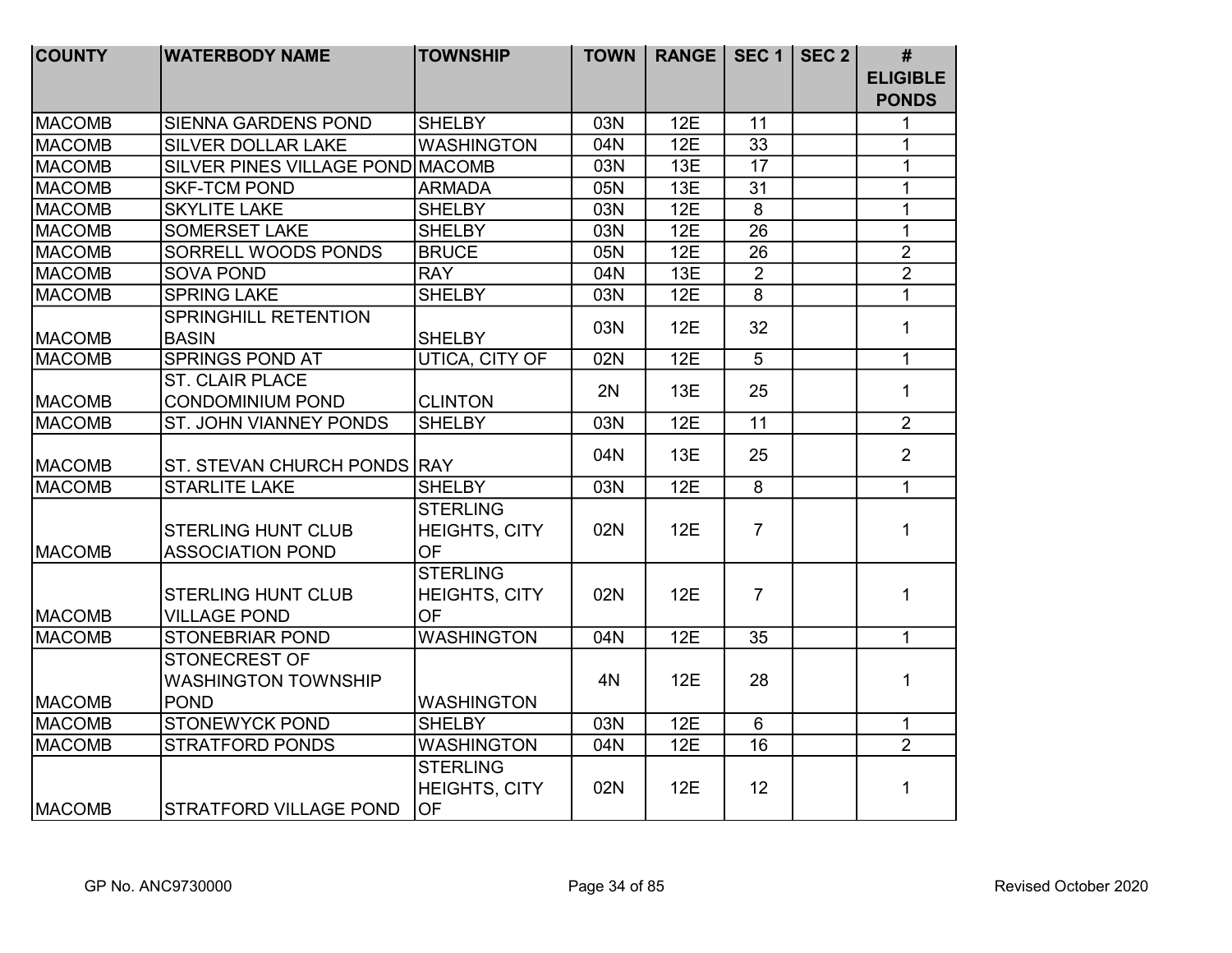| <b>COUNTY</b> | <b>WATERBODY NAME</b>                | <b>TOWNSHIP</b>                                      | <b>TOWN</b> | <b>RANGE</b> |                 | SEC 1   SEC 2 $ $ | #<br><b>ELIGIBLE</b><br><b>PONDS</b> |
|---------------|--------------------------------------|------------------------------------------------------|-------------|--------------|-----------------|-------------------|--------------------------------------|
|               |                                      |                                                      | 03N         | 13E          | 19              |                   |                                      |
| <b>MACOMB</b> | STRAWBERRY FIELDS POND   MACOMB      |                                                      |             |              |                 |                   | 1                                    |
| <b>MACOMB</b> | <b>SUNDERLAND LAKE</b>               | <b>SHELBY</b>                                        | 03N         | 12E          | 10              |                   | $\mathbf{1}$                         |
| <b>MACOMB</b> | <b>TAKATA POND</b>                   | <b>ARMADA</b>                                        | 05N         | 13E          | 31              |                   | $\mathbf{1}$                         |
|               |                                      | <b>STERLING</b>                                      |             |              |                 |                   |                                      |
| <b>MACOMB</b> | THE SHOPS AT STERLING<br><b>POND</b> | <b>HEIGHTS, CITY</b><br><b>OF</b>                    | 02N         | 12E          | 33              |                   | 1                                    |
| <b>MACOMB</b> | THE VILLAS POND                      | <b>WASHINGTON</b>                                    | 04N         | 12E          | 28              |                   | $\mathbf{1}$                         |
| <b>MACOMB</b> | <b>TIARA LAKE</b>                    | <b>SHELBY</b>                                        | 03N         | 12E          | 8               |                   | $\mathbf{1}$                         |
| <b>MACOMB</b> | <b>TOTIN POND</b>                    | <b>WASHINGTON</b>                                    | 04N         | 12E          | 31              |                   | $\mathbf{1}$                         |
| <b>MACOMB</b> | <b>TRAILSIDE POND</b>                | <b>WASHINGTON</b>                                    | 04N         | 12E          | $\overline{33}$ |                   | $\mathbf{1}$                         |
| <b>MACOMB</b> | <b>TRAILSIDE HILLS POND</b>          | <b>SHELBY</b>                                        | 03N         | 12E          | 18              |                   | $\mathbf{1}$                         |
| <b>MACOMB</b> | <b>TWILIGHT LAKE</b>                 | <b>SHELBY</b>                                        | 03N         | 12E          | $\overline{8}$  |                   | $\mathbf{1}$                         |
| <b>MACOMB</b> | <b>TWIN BROOKS POND</b>              | <b>BRUCE</b>                                         | 05N         | 12E          | 26              |                   | $\mathbf{1}$                         |
| <b>MACOMB</b> | TWIN LAKE POND #1                    | <b>SHELBY</b>                                        | 03N         | 12E          | 8               |                   | $\mathbf{1}$                         |
| <b>MACOMB</b> | <b>TYMBER RIDGE POND</b>             | <b>STERLING</b><br><b>HEIGHTS, CITY</b><br><b>OF</b> | 02N         | 12E          | $6\phantom{1}$  |                   | $\mathbf{1}$                         |
| <b>MACOMB</b> | <b>TYMBER RIDGE POND</b>             | <b>STERLING</b><br><b>HEIGHTS, CITY</b><br><b>OF</b> | 02N         | 12E          | $6\phantom{1}$  |                   | $\mathbf{1}$                         |
| <b>MACOMB</b> | <b>VALENCIA HOA PONDS</b>            | <b>SHELBY</b>                                        | 03N         | 12E          | 26              |                   | $\overline{2}$                       |
| <b>MACOMB</b> | <b>VANI POND</b>                     | <b>BRUCE</b>                                         | 5N          | 12E          | 8               |                   | $\mathbf{1}$                         |
| <b>MACOMB</b> | <b>VICTORY GARDENS POND</b>          | <b>STERLING</b><br><b>HEIGHTS, CITY</b><br><b>OF</b> | 02N         | 12E          | 20              |                   | $\mathbf{1}$                         |
| <b>MACOMB</b> | <b>VILLA DI FIORE POND</b>           | <b>CLINTON</b>                                       | 02N         | 13E          | 20              |                   | $\mathbf{1}$                         |
| <b>MACOMB</b> | <b>VILLA FONTANA POND</b>            | <b>STERLING</b><br><b>HEIGHTS, CITY</b><br><b>OF</b> | 02N         | 12E          | 36              |                   | $\mathbf{1}$                         |
| <b>MACOMB</b> | <b>VILLAGIO PONDS</b>                | <b>MACOMB</b>                                        | 03N         | 13E          | $6\phantom{1}$  |                   | $\overline{2}$                       |
| <b>MACOMB</b> | <b>VINEYARDS PONDS</b>               | <b>STERLING</b><br>HEIGHTS, CITY<br><b>OF</b>        | 02N         | 12E          | 5               |                   | $\overline{2}$                       |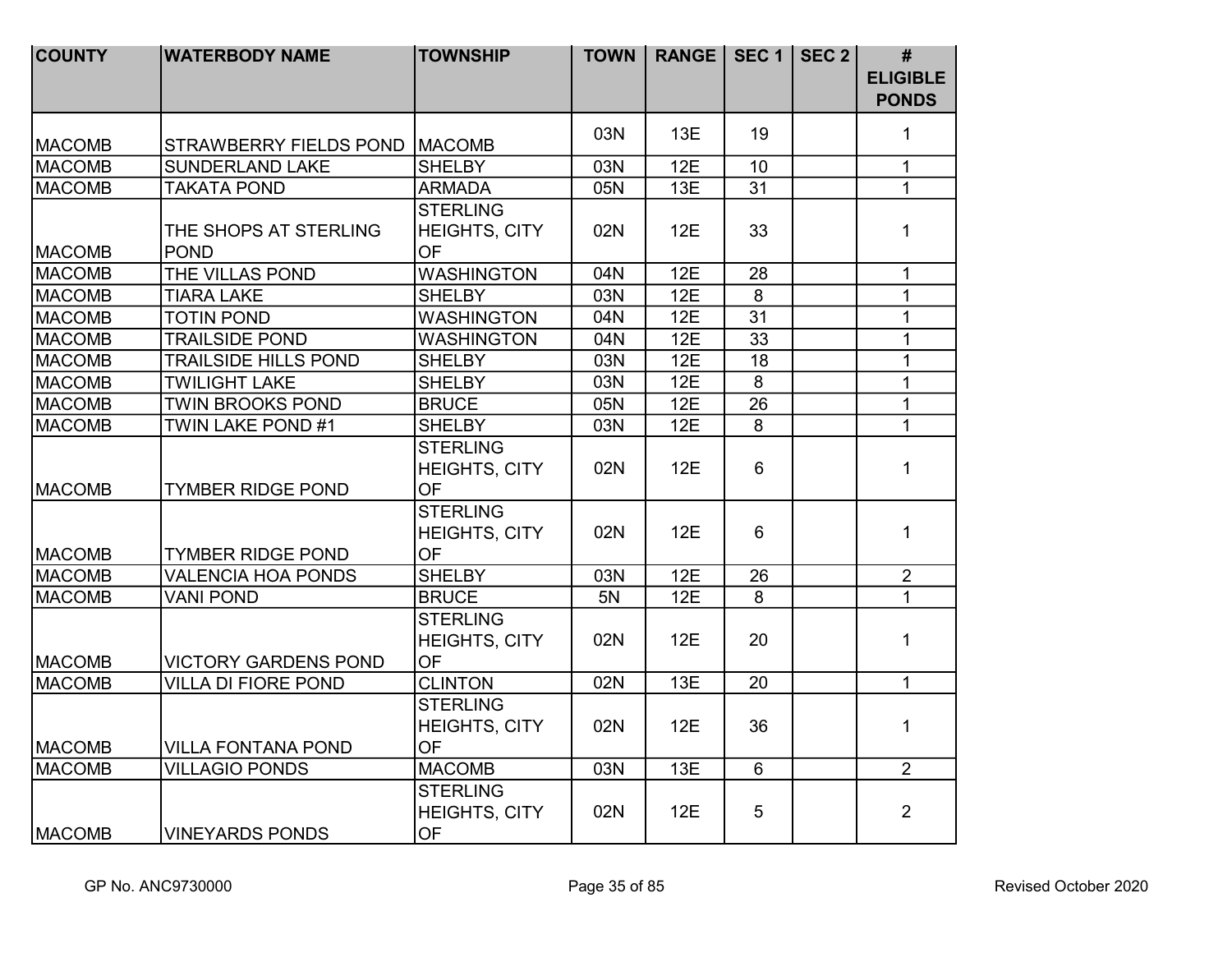| <b>COUNTY</b>   | <b>WATERBODY NAME</b>                           | <b>TOWNSHIP</b>                                      | <b>TOWN</b> | <b>RANGE</b> | SEC <sub>1</sub> | SEC <sub>2</sub> | #                               |
|-----------------|-------------------------------------------------|------------------------------------------------------|-------------|--------------|------------------|------------------|---------------------------------|
|                 |                                                 |                                                      |             |              |                  |                  | <b>ELIGIBLE</b><br><b>PONDS</b> |
| <b>MACOMB</b>   | <b>VISTA LAKES POND</b>                         | <b>SHELBY</b>                                        | 03N         | 12E          | 8                |                  | $\mathbf{1}$                    |
| <b>MACOMB</b>   | <b>VITALE PLAZA OF SHELBY</b><br><b>PONDS</b>   | <b>SHELBY</b>                                        | 03N         | 12E          | $\mathbf{3}$     |                  | $\overline{2}$                  |
| <b>MACOMB</b>   | <b>VOLPE POND</b>                               | <b>RAY</b>                                           | 04N         | 13E          | 20               |                  | $\mathbf{1}$                    |
| <b>MACOMB</b>   | WASHINGTON WODDS POND WASHINGTON                |                                                      | 04N         | 12E          | 34               |                  | $\mathbf{1}$                    |
| <b>MACOMB</b>   | <b>WATER TOWER EVENT</b>                        | <b>WARREN</b>                                        | 01N         | 12E          | $\overline{9}$   |                  | $\overline{5}$                  |
| <b>MACOMB</b>   | <b>WATKINS LAKE</b>                             | <b>SHELBY</b>                                        | 03N         | 12E          | $\overline{35}$  |                  | $\overline{1}$                  |
| <b>MACOMB</b>   | <b>WELLINGTON PLACE POND</b>                    | <b>CHESTERFIELD</b>                                  | 03N         | 14E          | 14               |                  | $\mathbf{1}$                    |
| <b>MACOMB</b>   | <b>WEST CREEK PONDS</b>                         | <b>MACOMB</b>                                        | 03N         | 13E          | 18               |                  | $\overline{2}$                  |
| <b>MACOMB</b>   | <b>WEST RIDGE DETENTION</b><br><b>POND</b>      | <b>WASHINGTON</b>                                    | 04N         | 12E          | 33               |                  | $\mathbf{1}$                    |
| <b>MACOMB</b>   | <b>WHABY PARK POND</b>                          | ROSEVILLE, CITY<br><b>OF</b>                         | 01N         | 13E          | 26               |                  | 1                               |
| <b>MACOMB</b>   | <b>WHISPERING HILLS POND</b>                    | <b>SHELBY</b>                                        | 03N         | 12E          | $\overline{4}$   |                  | $\mathbf{1}$                    |
| <b>MACOMB</b>   | <b>WHISPERING PINE POND</b>                     | <b>ROMEO</b>                                         | 05N         | 12E          | 35               |                  | $\mathbf{1}$                    |
| <b>MACOMB</b>   | <b>WILLOW RIDGE PONDS</b>                       | <b>WASHINGTON</b>                                    | 04N         | 12E          | 36               |                  | $\overline{2}$                  |
| <b>MACOMB</b>   | <b>WINDEMERE COMMONS</b><br><b>POND</b>         | <b>MACOMB</b>                                        | 03N         | 13E          | 33               |                  | $\mathbf{1}$                    |
| <b>MACOMB</b>   | <b>WINDING CREEK</b><br><b>SUBDIVISION POND</b> | <b>MACOMB</b>                                        | 03N         | 13E          | 5                |                  | $\mathbf{1}$                    |
| <b>MACOMB</b>   | <b>WINDMILL POND</b>                            | <b>BRUCE</b>                                         | 05N         | 12E          | 22               |                  | $\mathbf{1}$                    |
| <b>MACOMB</b>   | <b>WINDMILL POND</b><br><b>CONDOMINIUM</b>      | <b>SHELBY</b>                                        | 03N         | 12E          | 24               |                  | $\mathbf{1}$                    |
| <b>MACOMB</b>   | <b>WOODBERRY ESTATES</b><br><b>POND</b>         | <b>MACOMB</b>                                        | 03N         | 13E          | 26               |                  | $\mathbf{1}$                    |
| <b>MACOMB</b>   | <b>WOODLAND MEADOWS</b>                         | <b>HARRISON</b>                                      | 02N         | 13E          | 30               |                  | $\overline{2}$                  |
| <b>MACOMB</b>   | <b>WOODS OF NORTH</b><br><b>STERLING POND</b>   | <b>STERLING</b><br><b>HEIGHTS, CITY</b><br><b>OF</b> | 02N         | 12E          | 8                |                  | 1                               |
| <b>MACOMB</b>   | <b>WOODSIDE VILLAGE POND</b>                    | <b>SHELBY</b>                                        | 03N         | 12E          | $\overline{4}$   |                  | $\mathbf{1}$                    |
| <b>MACOMB</b>   | <b>ZAIGLIN POND</b>                             | <b>BRUCE</b>                                         | 05N         | 12E          | 29               |                  | $\mathbf{1}$                    |
| <b>MANISTEE</b> | <b>HARBOR VILLAGE POND</b>                      | <b>MANISTEE</b>                                      | <b>21N</b>  | <b>17W</b>   | $\overline{2}$   |                  | $\mathbf{1}$                    |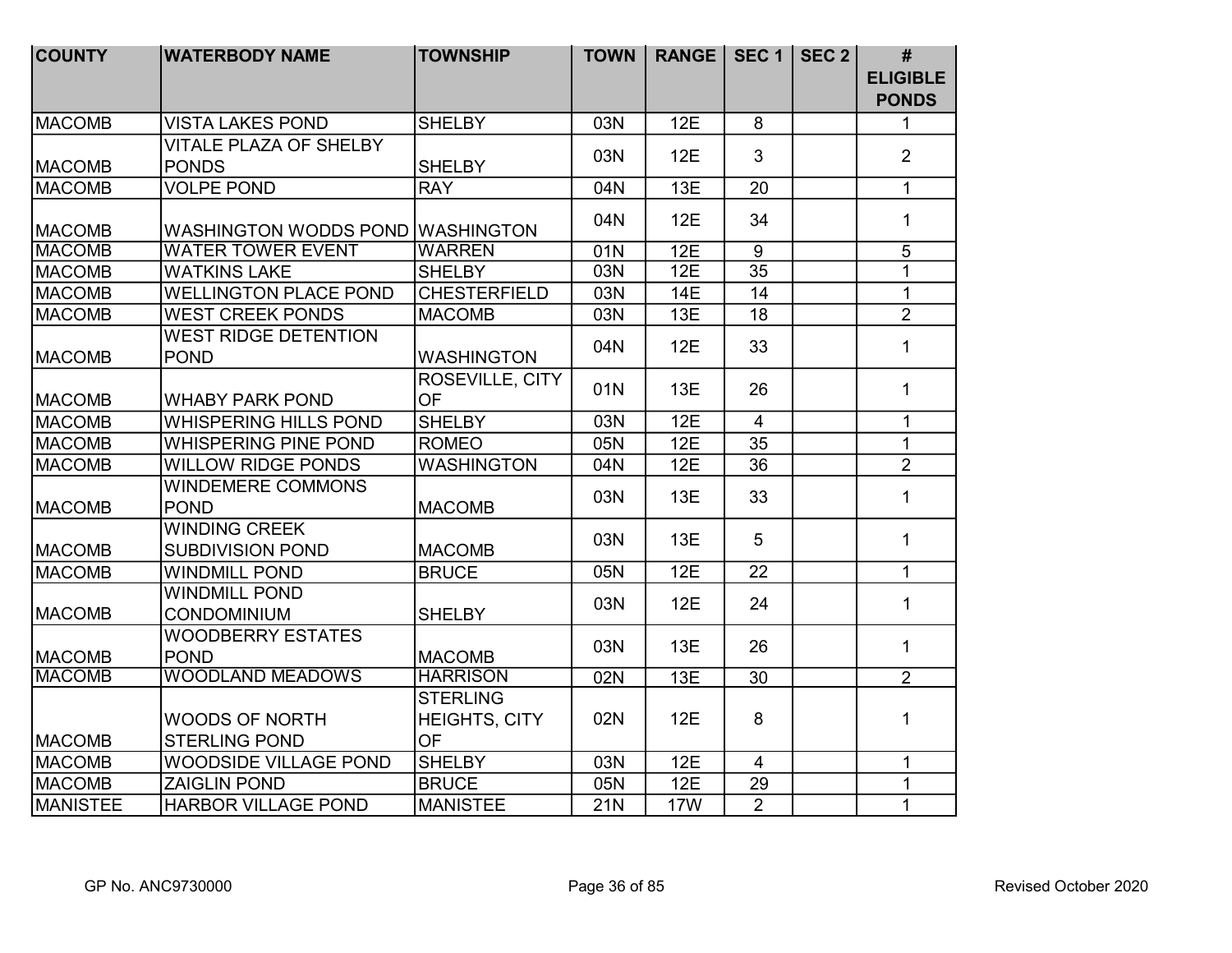| <b>COUNTY</b>    | <b>WATERBODY NAME</b>                                   | <b>TOWNSHIP</b>                      | <b>TOWN</b> | <b>RANGE</b> | SEC <sub>1</sub> | SEC $2$ | #               |
|------------------|---------------------------------------------------------|--------------------------------------|-------------|--------------|------------------|---------|-----------------|
|                  |                                                         |                                      |             |              |                  |         | <b>ELIGIBLE</b> |
|                  |                                                         |                                      |             |              |                  |         | <b>PONDS</b>    |
| <b>MASON</b>     | <b>EPWORTH HEIGHTS POND</b>                             | <b>PERE</b><br><b>MARQUETTE</b>      | <b>18N</b>  | <b>18W</b>   | 9                |         | 1               |
| <b>MASON</b>     | <b>URBAN POND</b>                                       | <b>CUSTER</b>                        | <b>18N</b>  | <b>16W</b>   | 18               |         | $\mathbf{1}$    |
| <b>MECOSTA</b>   | <b>LAKE ANDREWS POND</b>                                | <b>BIG RAPIDS, CITY</b><br><b>OF</b> | <b>15N</b>  | <b>10W</b>   | 15               |         | $\mathbf{1}$    |
| <b>MENOMINEE</b> | <b>BROOKS HOLLOW ESTATES</b><br><b>DEVELOPMENT POND</b> | <b>MENOMINEE</b>                     | 32N         | 27W          | 27               |         | $\mathbf{1}$    |
| MIDLAND          | <b>3M COMPANY POND</b>                                  | <b>MIDLAND</b>                       | <b>14N</b>  | 02E          | 24               |         | $\mathbf{1}$    |
| <b>MIDLAND</b>   | <b>BLUEMER POND</b>                                     | <b>JASPER</b>                        | <b>13N</b>  | 02W          | 27               |         | $\mathbf{1}$    |
| <b>MIDLAND</b>   | <b>BOULDER CREEK</b>                                    | <b>LINCOLN</b>                       | <b>15N</b>  | 02E          | 31               |         | $\overline{2}$  |
| MIDLAND          | <b>COATS POND</b>                                       | <b>LARKIN</b>                        | <b>15N</b>  | 2E           | 16               |         | 1               |
| MIDLAND          | <b>DOW CHEMICAL POND</b>                                | <b>MIDLAND</b>                       | <b>14N</b>  | 2E           | 14               |         | $\mathbf{1}$    |
| MIDLAND          | <b>DOW GARDEN POND</b>                                  | <b>MIDLAND</b>                       | <b>14N</b>  | 02E          | 17               |         | 1               |
| MIDLAND          | PRETZER POND                                            | <b>INGERSOLL</b>                     | <b>13N</b>  | 2E           | 35               |         | $\mathbf{1}$    |
| MIDLAND          | <b>SCENIC POND</b>                                      | <b>MIDLAND</b>                       | <b>14N</b>  | 02E          | $\overline{3}$   |         | $\mathbf{1}$    |
| MIDLAND          | <b>SOMERSET PINES PONDS</b>                             | <b>MIDLAND</b>                       | <b>15N</b>  | 02E          | 31               |         | $\overline{2}$  |
| <b>MIDLAND</b>   | <b>WINTERGREEN POND</b>                                 | <b>LINCOLN</b>                       | <b>15N</b>  | 01E          | $\mathbf{1}$     |         | $\mathbf{1}$    |
| MONROE           | <b>BECK ERICKSON POND</b>                               | <b>OTTAWA LAKE</b>                   | 08S         | 06E          | 29               |         | $\mathbf{1}$    |
| <b>MONROE</b>    | <b>BOSCH PROVING GROUNDS</b><br><b>POND</b>             | <b>ASH</b>                           | 05S         | 09E          | $\mathbf 1$      |         | 1               |
| <b>MONROE</b>    | <b>COPPOLA POND</b>                                     | <b>ASH</b>                           | 05S         | 09E          | 14               |         | $\mathbf{1}$    |
| <b>MONROE</b>    | <b>EAGLE POINTE PONDS</b>                               | <b>BERLIN</b>                        | 06S         | <b>10E</b>   | $6\phantom{1}$   |         | $\overline{4}$  |
| <b>MONROE</b>    | <b>ERICKSON POND</b>                                    | <b>WHITEFORD</b>                     | 08S         | 06E          | 13               |         | $\mathbf{1}$    |
| <b>MONROE</b>    | <b>FRENCHTOWN HARBOR</b>                                | <b>FRENCHTOWN</b>                    | 06S         | 09E          | 26               |         | $\overline{2}$  |
| <b>MONROE</b>    | <b>GOLF RIDGE OF DUNDEE</b><br><b>PONDS</b>             | <b>DUNDEE</b>                        | 06S         | 07E          | 19               |         | $\overline{2}$  |
| <b>MONROE</b>    | <b>IDA WEST PARKS POND</b>                              | <b>PETERSBURG</b>                    | 07S         | 07E          | 5                |         | $\mathbf{1}$    |
| <b>MONROE</b>    | <b>KRONOVICH POND</b>                                   | <b>BEDFORD</b>                       | 08S         | 07E          | 8                |         | $\mathbf{1}$    |
| <b>MONROE</b>    | <b>LASHUAY POND</b>                                     | <b>ERIE</b>                          | 08S         | 08E          | 8                |         | $\mathbf{1}$    |
| <b>MONROE</b>    | <b>LEGACY ESTATES</b><br><b>DETENTION PONDS</b>         | <b>BEDFORD</b>                       | 08S         | 07E          | 15               |         | $\overline{2}$  |
| <b>MONROE</b>    | <b>MARTIN POND</b>                                      | <b>WHITEFORD</b>                     | 08S         | 06E          | 24               |         | $\mathbf{1}$    |
| <b>MONROE</b>    | <b>MILAN BEACH POND</b>                                 | <b>MILAN</b>                         | 05S         | 06E          | 23               |         | $\mathbf{1}$    |